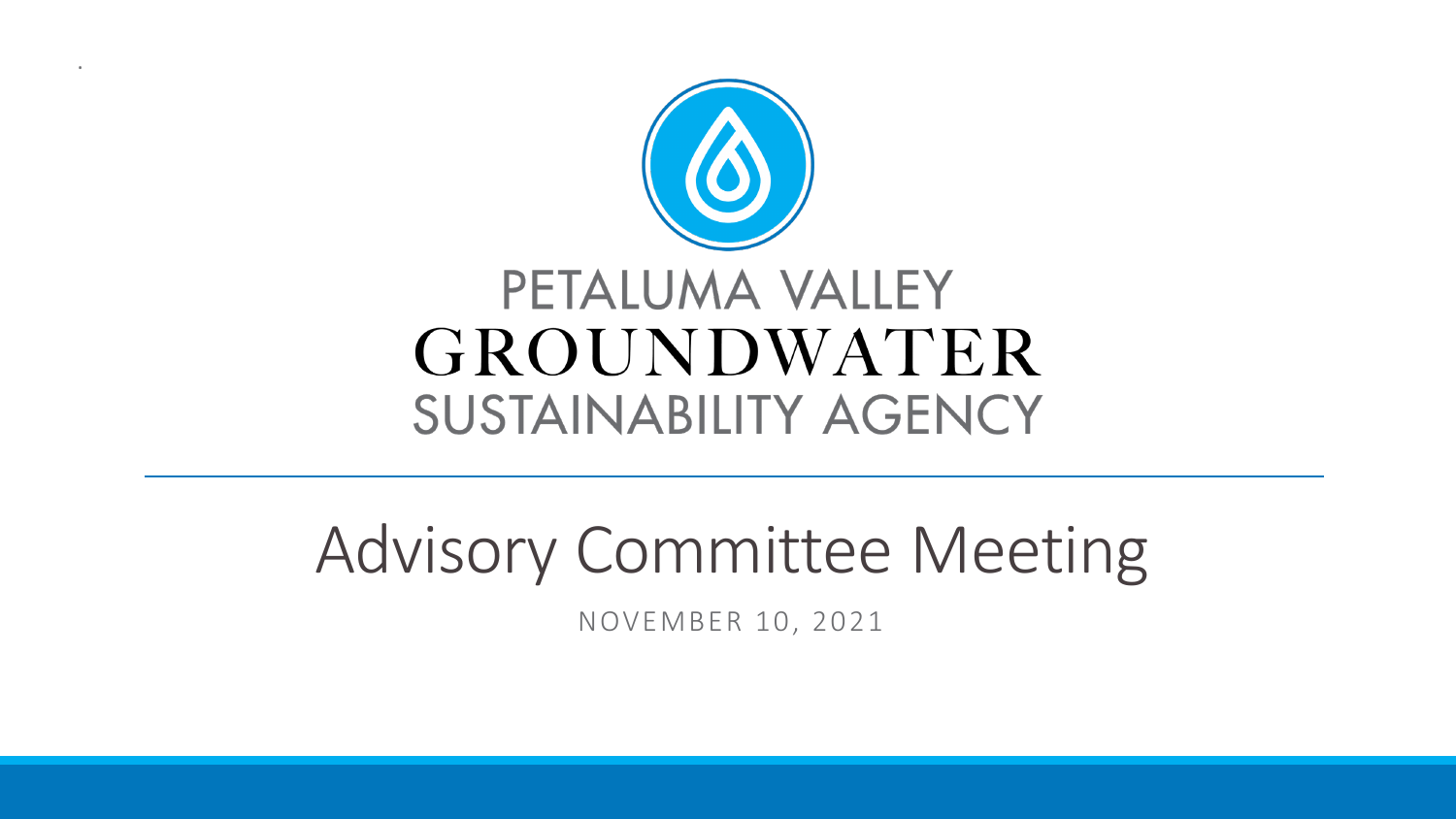## Agenda Review

| <b>Time</b> | <b>Agenda Item</b>                                                            |
|-------------|-------------------------------------------------------------------------------|
| 4:30        | Welcome and Call to Order<br>Heidi Bauer, Chair & Sam Magill, Facilitation    |
| 4:35        | <b>General Public Comment</b>                                                 |
| 4:40        | Agenda Review, September meeting summary,<br>Ann DuBay, Administrator         |
| 4:50        | <b>GSP Review and Discussion of Comments</b><br><b>Marcus Trotta</b>          |
| 5:50        | Advisory Committee Roles, Responsibilities and Next Steps<br><b>Ann DuBay</b> |
| 6:10        | Updates<br>Andrea Rodriguez, Outreach, Ann DuBay & Marcus Trota               |
| 6:25        | <b>Review Meeting Action items</b><br><b>Sam Magill</b>                       |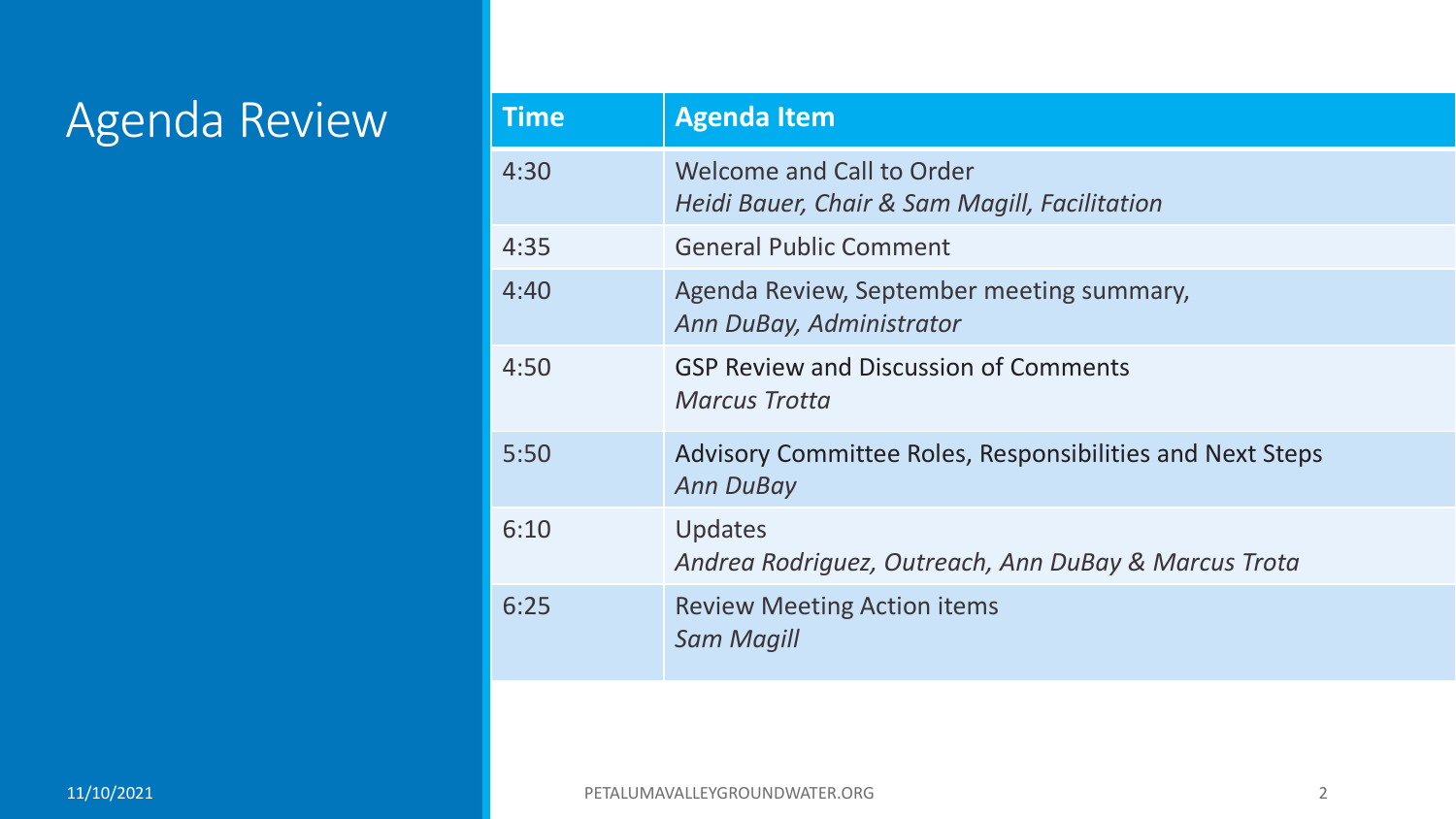## Public Comment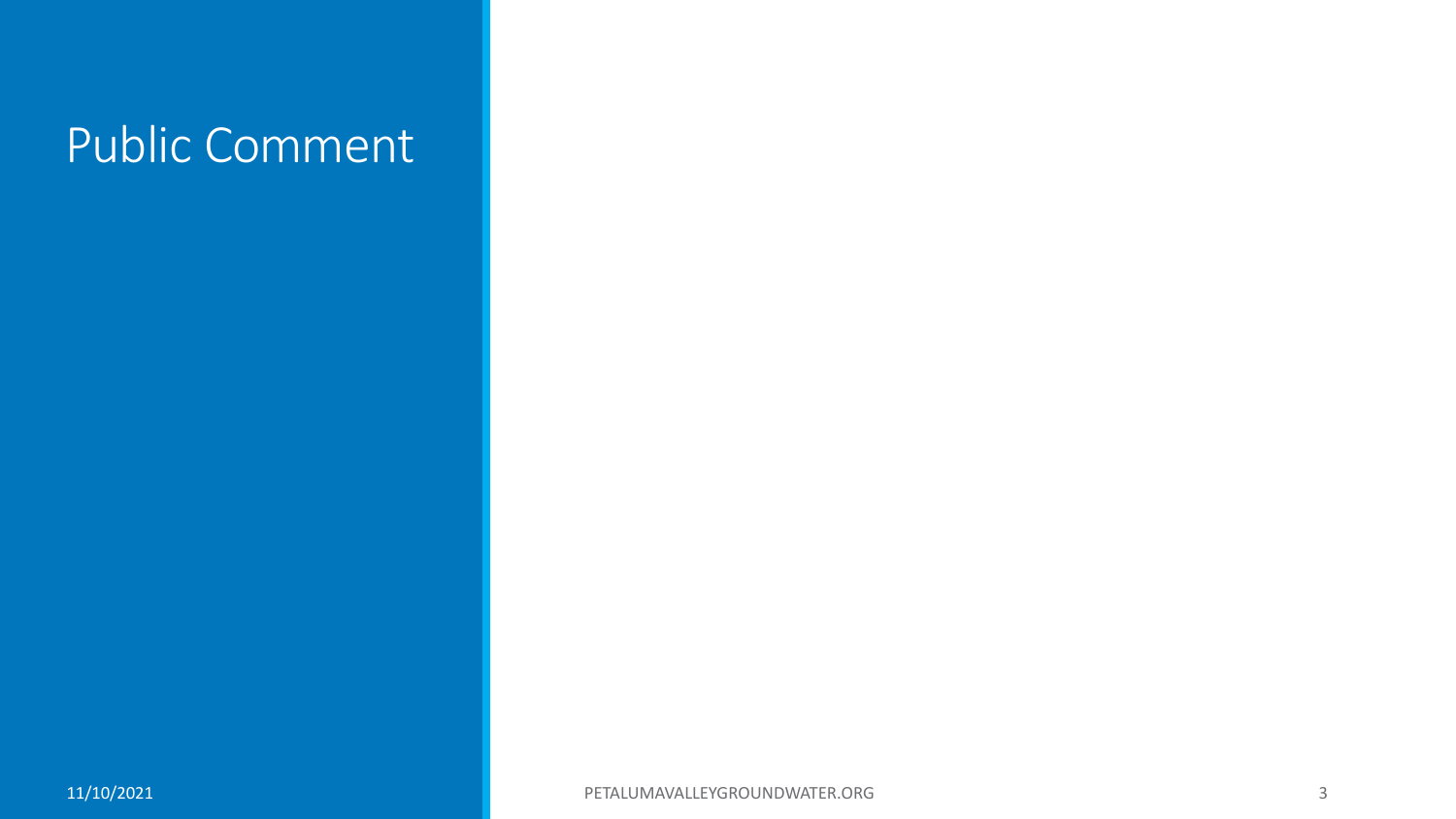### September Meeting Summary

- Questions?
- Comments?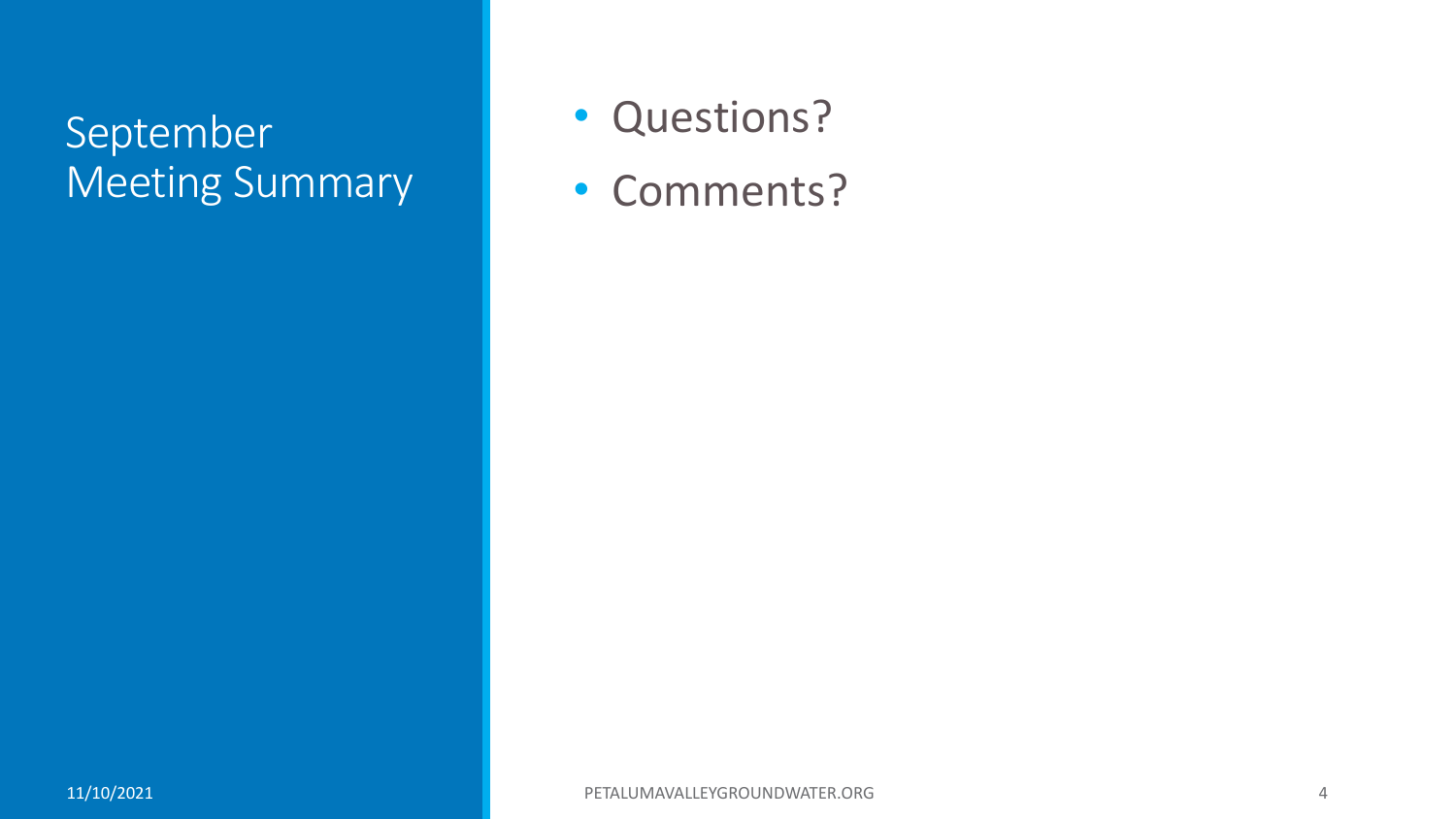## Groundwater Sustainability Plan Update

| <b>SECTION</b>           | <b>TOPIC</b>                                                                 |
|--------------------------|------------------------------------------------------------------------------|
| <b>Front Matter</b>      | Table of Contents, Acronyms,<br>Abbreviations, Glossary,<br>Acknowledgements |
| <b>Executive Summary</b> | <b>Summarizes GSP</b>                                                        |
| Section 1                | Introduction                                                                 |
| Section 2                | Plan Area                                                                    |
| <b>Section 3</b>         | <b>Basin Setting, Hydrogeological</b><br>Conceptual Model & Water Budget     |
| Section 4                | Sustainable Management Criteria                                              |
| <b>Section 5</b>         | <b>Monitoring Plan</b>                                                       |
| Section 6                | <b>Projects &amp; Management Actions</b>                                     |
| Section 7                | <b>Implementation Plan</b>                                                   |
| <b>Section 8</b>         | Appendices                                                                   |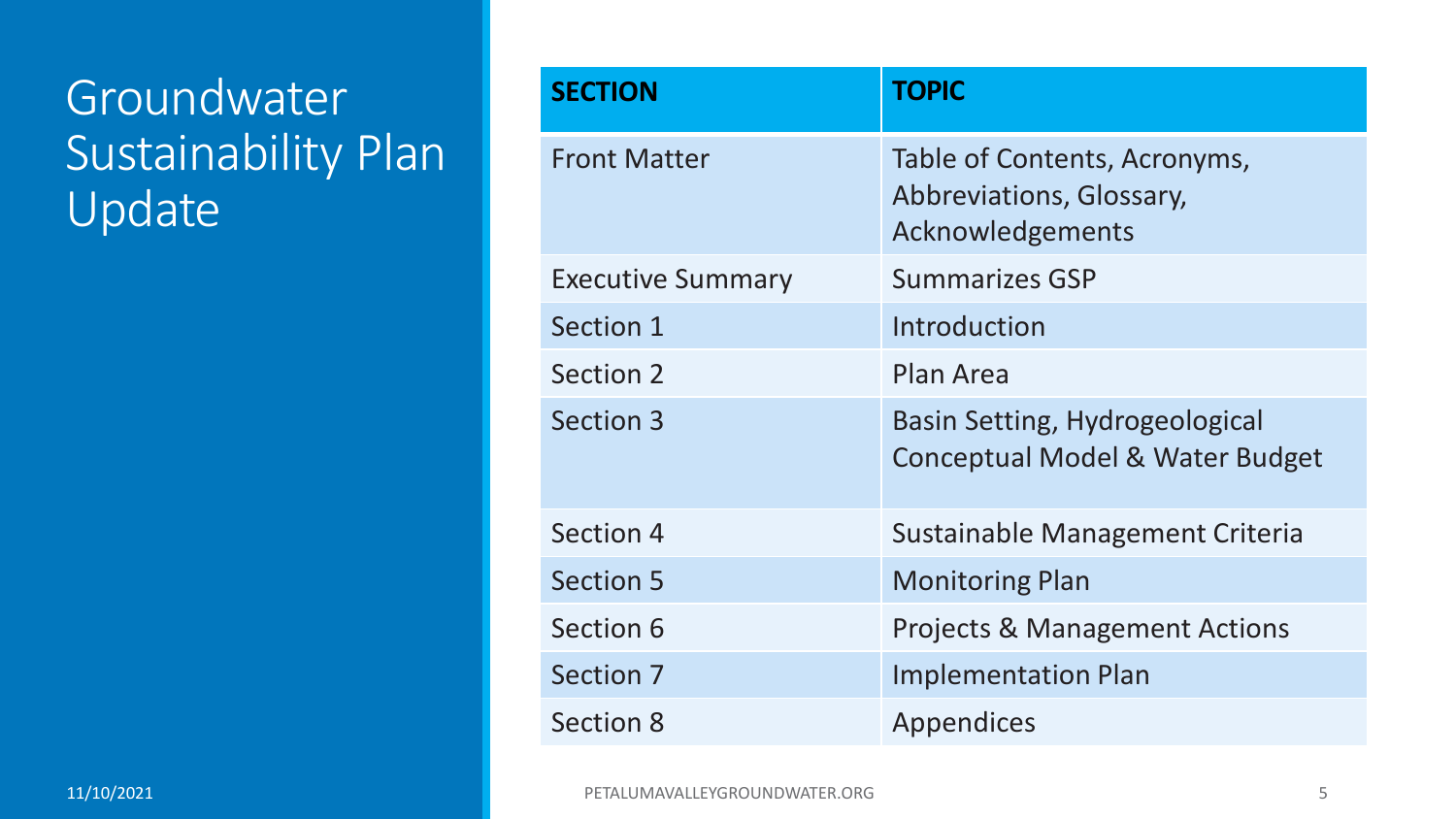### Groundwater Sustainability Plan Update

GSP public comment period closed October 31

10 commenters, including:

- California Department of Fish and Wildlife, Bay-Delta Region
- California Native Plant Society, Milo Baker Chapter
- Community Alliance with Family Farmers, Sonoma Chapter
- Coalition of state organizations, including Audubon California, Clean Water Action, Clean Water Fund, Local Government Commission, The Nature Conservancy, and Union of Concerned Scientists

Comments from organizations generally focused on Interconnected Surface Water SMC

Comments from individuals generally focused on climate change scenario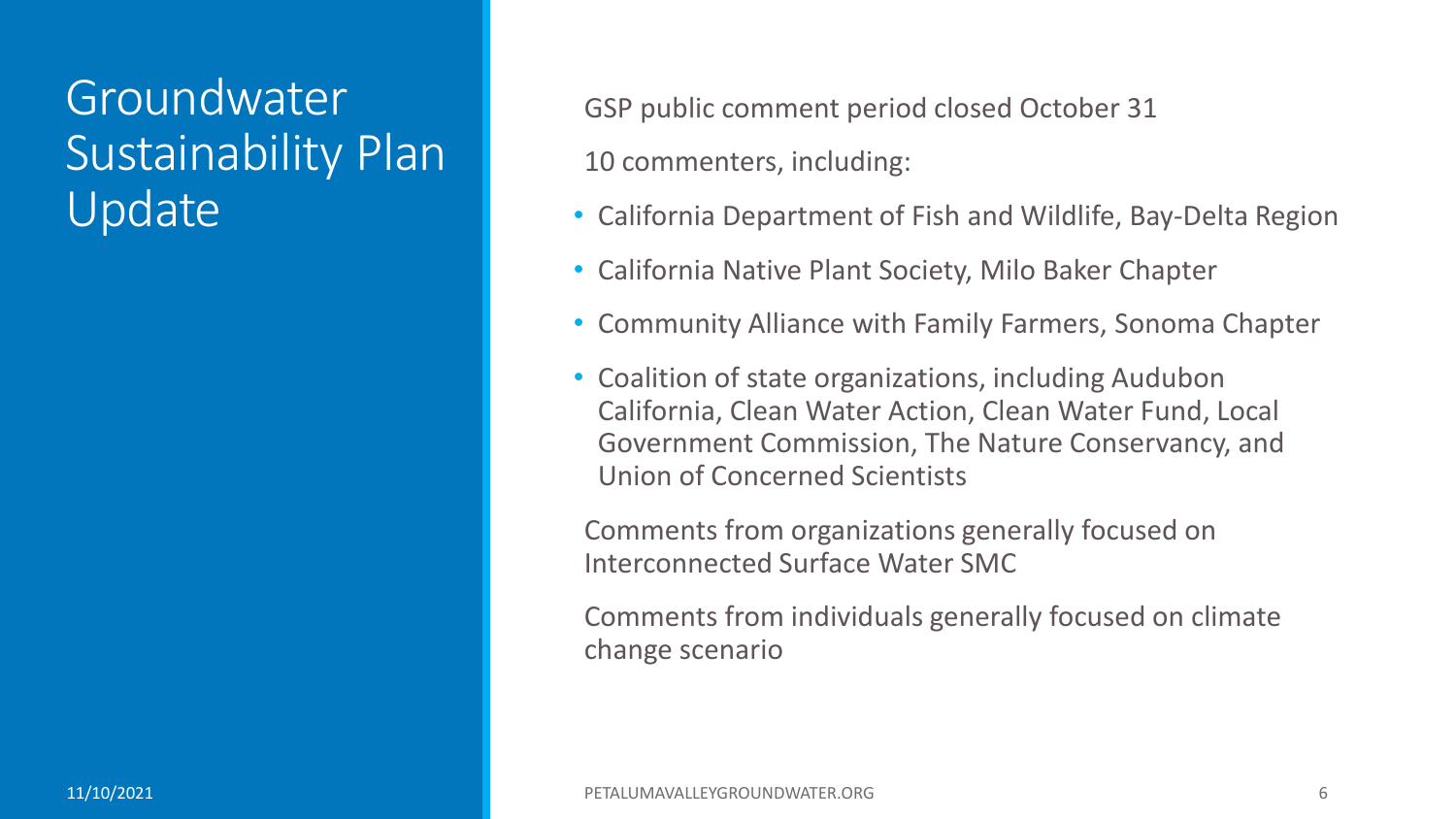| <b>SECTION</b> | <b>NUMBER OF</b><br><b>COMMENTERS</b> | <b>TYPES OF COMMENTS</b>                                                            | <b>HOW COMMENTS ARE ADDRESSED</b>                                                                                                                                                                                                                                               |
|----------------|---------------------------------------|-------------------------------------------------------------------------------------|---------------------------------------------------------------------------------------------------------------------------------------------------------------------------------------------------------------------------------------------------------------------------------|
| $\mathbf{1}$   | $\mathbf{1}$                          | Provide more information on stakeholder<br>engagement (DACs, tribal, environmental) | Added text in Section 1.4, regarding outreach to<br>specific stakeholders                                                                                                                                                                                                       |
| $\overline{2}$ | $\overline{2}$                        | Add DACs and tribes to maps<br>Show domestic well density, locations<br>and depths  | Modified Fig. 2-3 to show DACs and tribal land in<br>trust<br>Language added regarding estimated number of<br>domestic wells and added map with distribution<br>of known well depths. Current information is<br>inadequate to sufficiently display distribution by<br>well type |
|                |                                       | • Information on basin boundary between<br>Santa Rosa Plain and Petaluma Valley     | <b>Comments resulting in response only (Comments)</b><br>noted, addressed elsewhere in document or will be<br>addressed in future updates)                                                                                                                                      |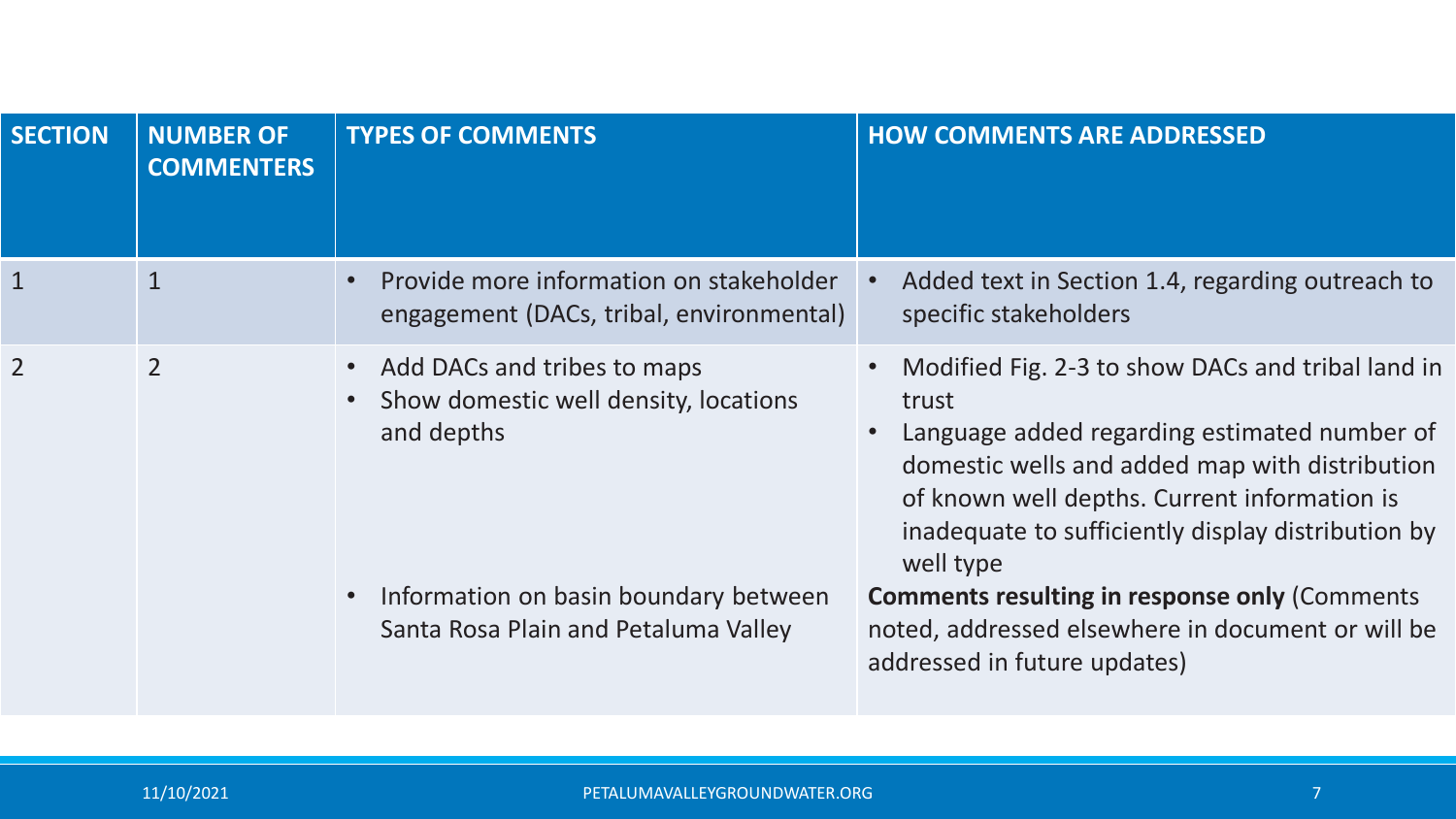| <b>SECTION</b> | <b>NUMBER OF</b><br><b>COMMENTERS</b> | <b>TYPES OF COMMENTS</b>                                                                                                                                                                                                                                                                   | <b>HOW COMMENTS ARE ADDRESSED</b>                                                                                                                                                                                                                                                                                                                                                                                 |
|----------------|---------------------------------------|--------------------------------------------------------------------------------------------------------------------------------------------------------------------------------------------------------------------------------------------------------------------------------------------|-------------------------------------------------------------------------------------------------------------------------------------------------------------------------------------------------------------------------------------------------------------------------------------------------------------------------------------------------------------------------------------------------------------------|
| 3              | $\overline{4}$                        | Climate scenario and wet/dry years<br>Description of interconnected surface water<br>Add contour map on depth to groundwater<br>for Inteconnected Surface Water (ISW)<br>Provide more compete description of<br>groundwater-dependent ecosystems (GDE)<br>Map managed wetlands in subbasin | Additional language on evaluation and<br>$\bullet$<br>selection of climate scenario, including both<br>in text and appendix (and fact sheet)<br>Adding information and clarity on<br>$\bullet$<br>methodology for mapping ISW<br>Adding information and clarity on<br>$\bullet$<br>methodology for mapping GDE<br>Adding description and information of known<br>managed wetlands<br>Adding regional geologic map |
| 3 (cont)       | $\overline{4}$                        | Information regarding basin boundary with<br>Santa Rosa Plain<br>Use 80-foot depth to groundwater threshold<br>$\bullet$<br>if Valley oaks exist in subbasin<br>Boundary area with Petaluma<br>Evaluate future surface water supply                                                        | <b>Comments resulting in response only</b><br>(Comments noted, addressed elsewhere in<br>document or will be addressed in future<br>updates)                                                                                                                                                                                                                                                                      |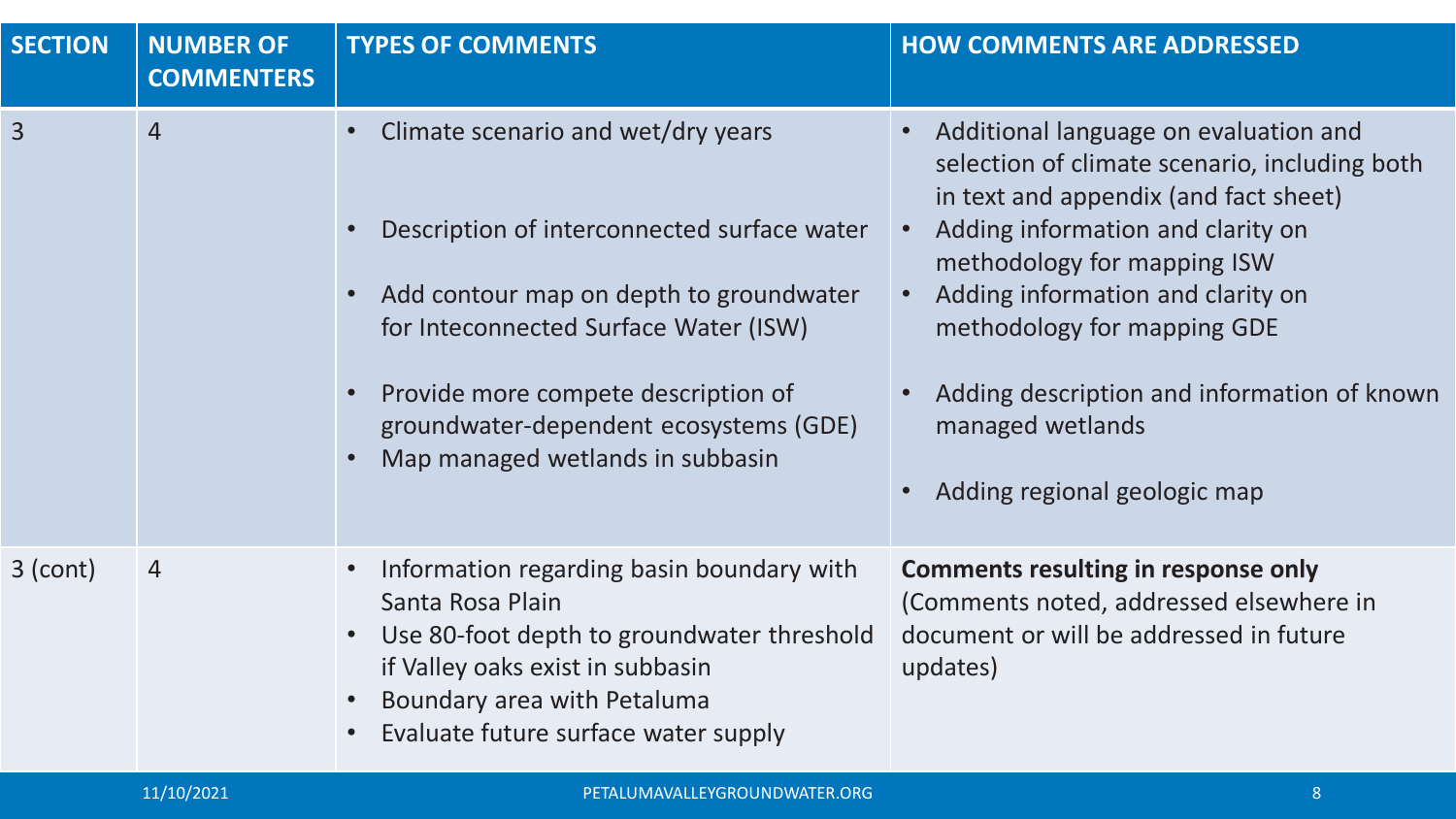| <b>SECTION</b> | <b>NUMBER OF</b><br><b>COMMENTERS</b> | <b>TYPES OF COMMENTS</b>                                                                                                                      | <b>HOW COMMENTS ARE ADDRESSED</b>                                                                                                                                                                                                                                                                |
|----------------|---------------------------------------|-----------------------------------------------------------------------------------------------------------------------------------------------|--------------------------------------------------------------------------------------------------------------------------------------------------------------------------------------------------------------------------------------------------------------------------------------------------|
| $\overline{4}$ | $\overline{4}$                        | Impact of groundwater level (GWL)<br>Sustainable Management Criteria (SMC) on<br>native plants<br>More information on future data collections | Adding information on protection to<br>native vegetation for GWL and ISW SMC<br>Adding detail on future data collection<br>specific to ISW depletion                                                                                                                                             |
| 4 (cont)       | $\overline{4}$                        |                                                                                                                                               | <b>Other corrections/updates</b><br>Additional description and diagrams of<br>"well impact factor" and "drought factor"<br>Adding initial SMCs for all GWL RMPs<br>New appendix for determination of future<br>drought years<br>Adding information on consideration of<br>public trust resources |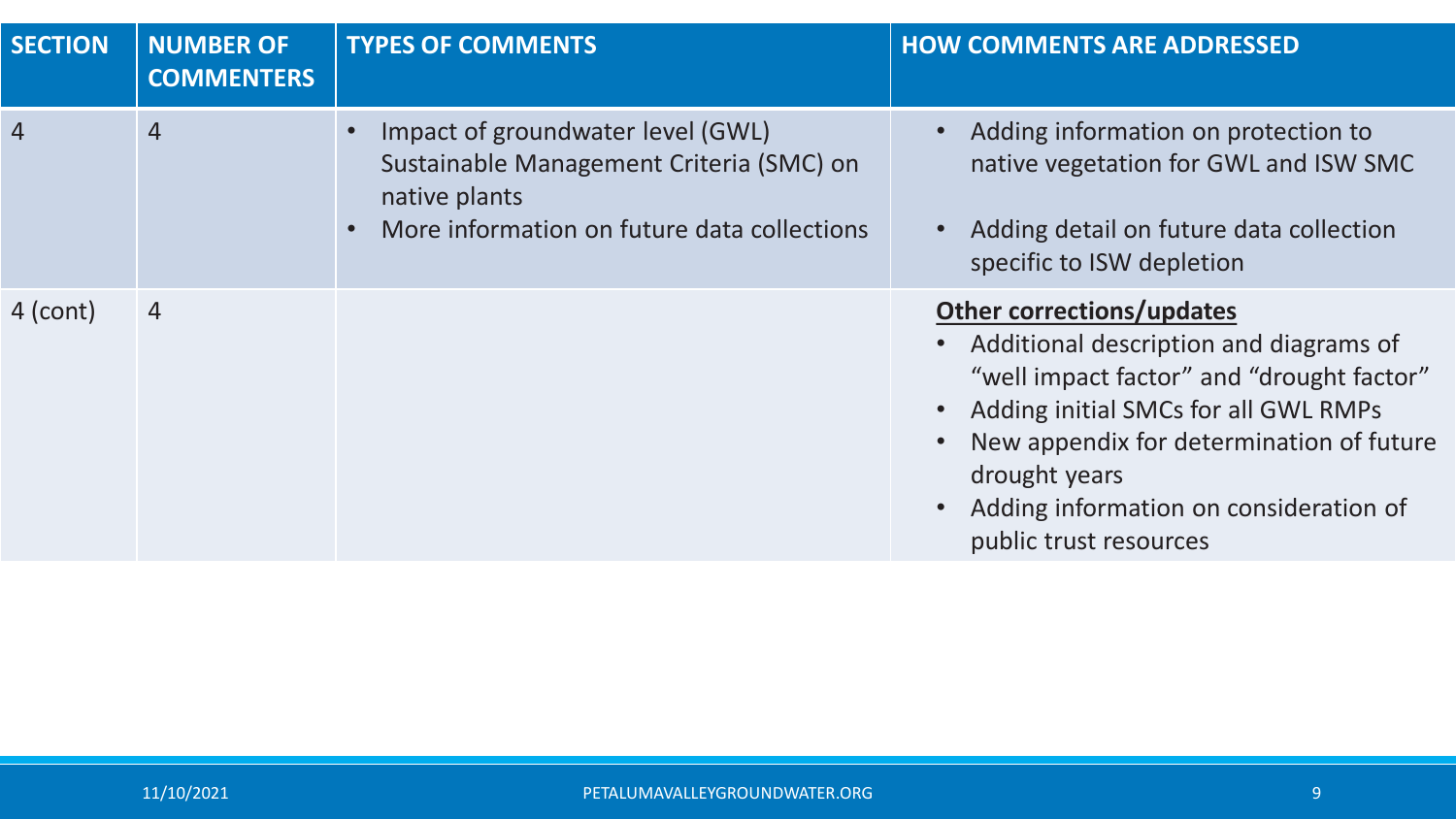| Time period used to determine groundwater<br>4 (cont)<br>$\overline{7}$<br>level MTs; baseline conditions<br>Describe impacts on domestic wells users,<br>tribes and DACs<br>during implementation, etc.)<br>Ensure SMCs align with drinking water<br>standards<br>When defining undesirable results for GWLs<br>provide specifics on biological responses<br>When defining undesirable results include<br>description of instream habitat<br>Describe how MTs for ISWs prevent URs, and<br>how effects beneficial users/uses of<br>groundwater and fish/wildlife | <b>SECTION</b> | <b>NUMBER OF</b><br><b>COMMENTERS</b> | <b>TYPES OF COMMENTS</b>                       | <b>HOW COMMENTS ARE ADDRESSED</b>                                                                                           |
|-------------------------------------------------------------------------------------------------------------------------------------------------------------------------------------------------------------------------------------------------------------------------------------------------------------------------------------------------------------------------------------------------------------------------------------------------------------------------------------------------------------------------------------------------------------------|----------------|---------------------------------------|------------------------------------------------|-----------------------------------------------------------------------------------------------------------------------------|
| enable the GSA to characterize GDE<br>vulnerability to groundwater depletion and<br><b>URS</b>                                                                                                                                                                                                                                                                                                                                                                                                                                                                    |                |                                       | Identify monitoring metrics for GDEs that will | <b>Comments resulting in response only</b><br>(Comment noted, comment addressed<br>elsewhere in document, will be addressed |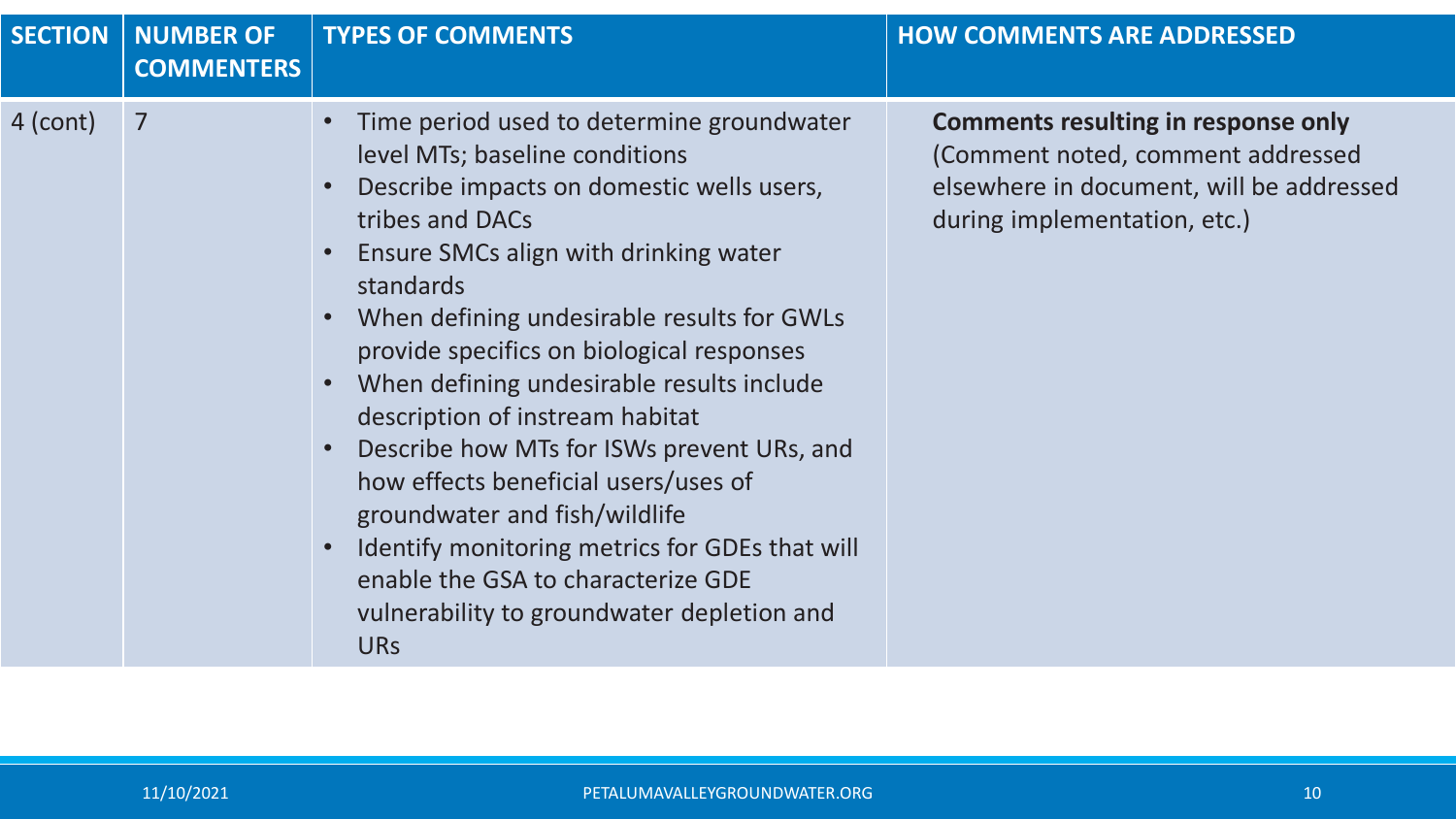| <b>SECTION</b> | <b>NUMBER OF</b><br><b>COMMENTERS</b> | <b>TYPES OF COMMENTS</b>                                                                                                                                                                                                                                                                                                                  | <b>HOW COMMENTS ARE ADDRESSED</b>                                                                                                                                                                                                                                                                                                                                                                   |
|----------------|---------------------------------------|-------------------------------------------------------------------------------------------------------------------------------------------------------------------------------------------------------------------------------------------------------------------------------------------------------------------------------------------|-----------------------------------------------------------------------------------------------------------------------------------------------------------------------------------------------------------------------------------------------------------------------------------------------------------------------------------------------------------------------------------------------------|
| 5              | $\mathbf{1}$                          | Increase number of RMPs for water quality<br>$\bullet$<br>and in shallow aquifer                                                                                                                                                                                                                                                          | <b>Comments resulting in response only</b><br>(comment noted, comment addressed<br>elsewhere in document, will be addressed<br>during implementation, etc.)                                                                                                                                                                                                                                         |
| 6              | $\overline{4}$                        | For DACs and domestic well owners, include a<br>$\bullet$<br>drinking water well impact mitigation program<br>to proactively monitor and protect drinking<br>water wells<br>Discuss how PMAs affect water quality for<br>$\bullet$<br>domestic well users<br>Consider managed aquifer recharge and flood<br>$\bullet$<br>plain inundation | Clarifying that policy options could include<br>future well impact mitigation program, as<br>necessary<br>Adding clarification that PMAs with<br>potential to affect water quality will<br>include project-specific monitoring<br>programs<br>Clarifying that flood plain inundation<br>$\bullet$<br>projects would be considered as part of<br><b>Stormwater Capture and Recharge</b><br>projects. |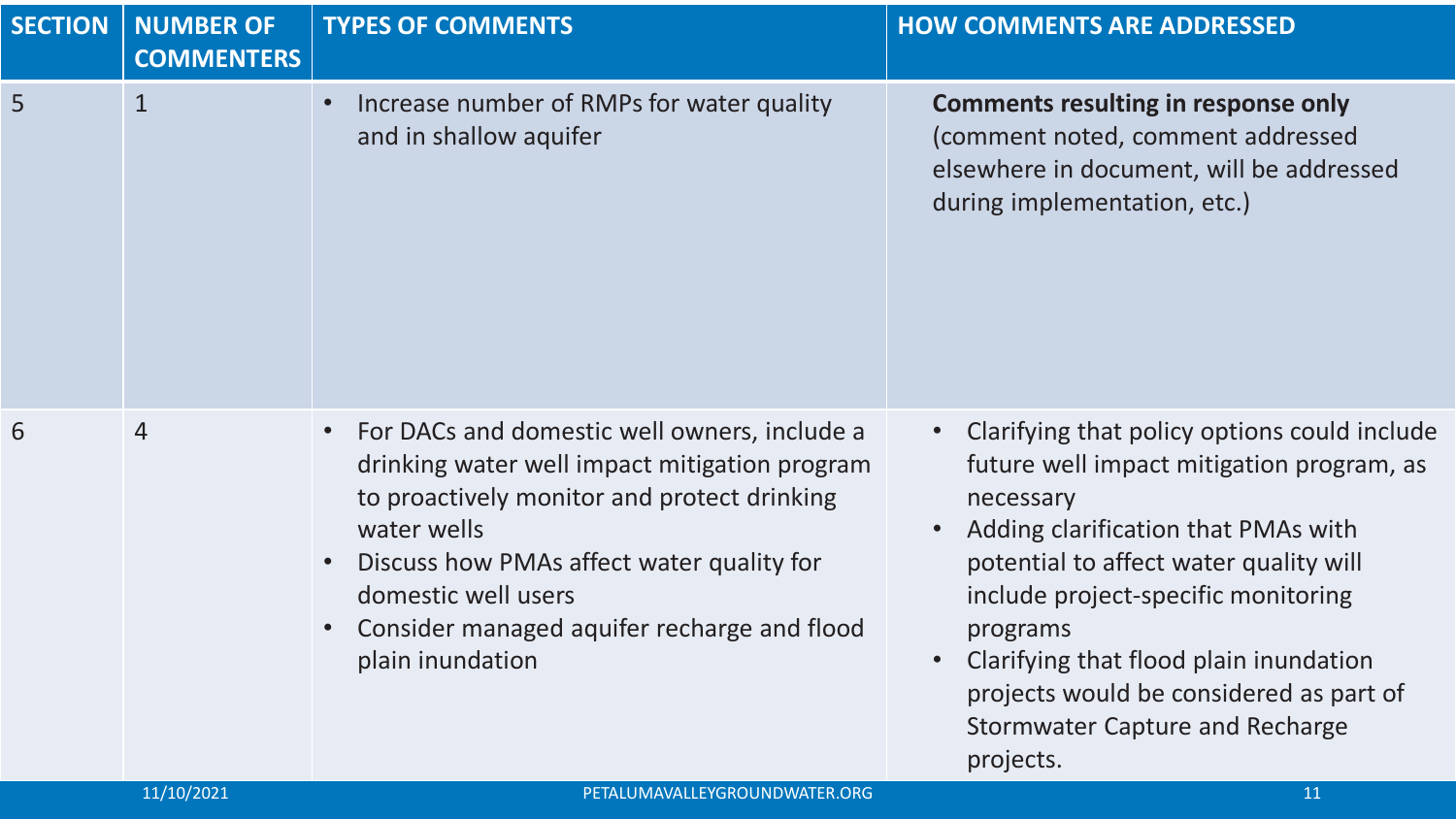| <b>SECTION</b> | <b>NUMBER OF</b><br><b>COMMENTERS</b> | <b>TYPES OF COMMENTS</b>                                                                                                                                                                                                                                                                                                                                                                                                                                                                                                                                                                                                                                                                                                                          | <b>HOW COMMENTS ARE ADDRESSED</b>                                                                                                                           |
|----------------|---------------------------------------|---------------------------------------------------------------------------------------------------------------------------------------------------------------------------------------------------------------------------------------------------------------------------------------------------------------------------------------------------------------------------------------------------------------------------------------------------------------------------------------------------------------------------------------------------------------------------------------------------------------------------------------------------------------------------------------------------------------------------------------------------|-------------------------------------------------------------------------------------------------------------------------------------------------------------|
| $6$ (cont)     | 7                                     | <b>Projects</b><br>Focus on recharge and stormwater capture<br>Implement multi-benefit projects<br>$\bullet$<br>Determine how to equitably manage recharge<br>projects<br>Add delivery of recycled water to residents<br>Consider recharge with recycled water<br><b>Management Actions</b><br>Develop actions that incorporate climate and water<br>delivery uncertainties<br>Implement real-time metering and reporting<br>Improve well location and condition information<br>Develop accounting for and permitting of water<br>hauling for food farmers<br>Expedite implementation of policy options,<br>including enacting mandatory water conservation<br>Well permits must have zero net use<br>$\bullet$<br>Include CAFF in implementation | <b>Comments resulting in response only</b><br>(comment noted, comment addressed<br>elsewhere in document, will be<br>addressed during implementation, etc.) |
| $6$ (cont)     | $\overline{7}$                        |                                                                                                                                                                                                                                                                                                                                                                                                                                                                                                                                                                                                                                                                                                                                                   | <b>Other corrections/updates</b><br>Additional description of planned<br>$\bullet$<br>evaluation for PMA implementation                                     |

**11/10/2021 PETALUMAVALLEY PETALUMAVALLEY CONSUMING 12 Additional description of evaluation**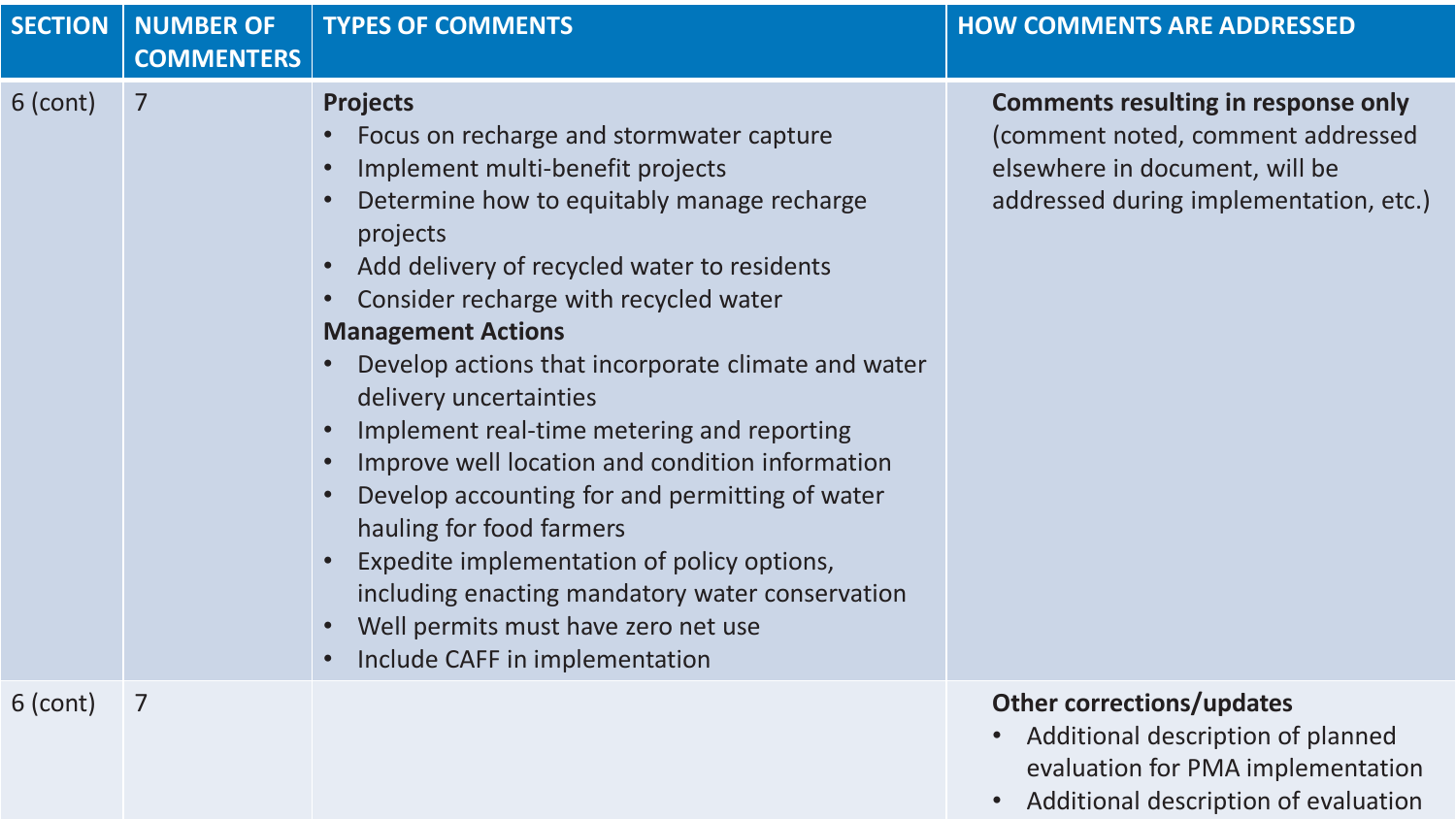| <b>SECTION</b> | <b>NUMBER OF</b><br><b>COMMENTERS</b> | <b>TYPES OF COMMENTS</b>                                                                                                                   | <b>HOW COMMENTS ARE ADDRESSED</b>                                                                                                                                                                                                                                                                                                                   |
|----------------|---------------------------------------|--------------------------------------------------------------------------------------------------------------------------------------------|-----------------------------------------------------------------------------------------------------------------------------------------------------------------------------------------------------------------------------------------------------------------------------------------------------------------------------------------------------|
| $\overline{7}$ | $\overline{2}$                        | Incentivizing land-owner recharge projects<br>$\bullet$<br>Consider credit-based incentives for multi-<br>benefit actions during fee study | Clarifying that credit-based incentives will be<br>considered during fee study                                                                                                                                                                                                                                                                      |
| $7$ (cont)     | $\overline{2}$                        | Prioritize implementation of policy options<br>$\bullet$<br>Implement flood plain inundation<br>$\bullet$                                  | <b>Comments resulting in response only</b><br>(comment noted, comment addressed<br>elsewhere in document, will be addressed<br>during implementation, etc.)                                                                                                                                                                                         |
| $7$ (cont)     | $\overline{2}$                        |                                                                                                                                            | <b>Other corrections/updates</b><br>Additional description of coordination with<br>land use and other agencies/entities and<br>annual data evaluation<br>Describe planned evaluation of options for<br>reporting groundwater extraction<br>Additional detail on planned voluntary<br>monitoring program<br>Include completion of public data portal |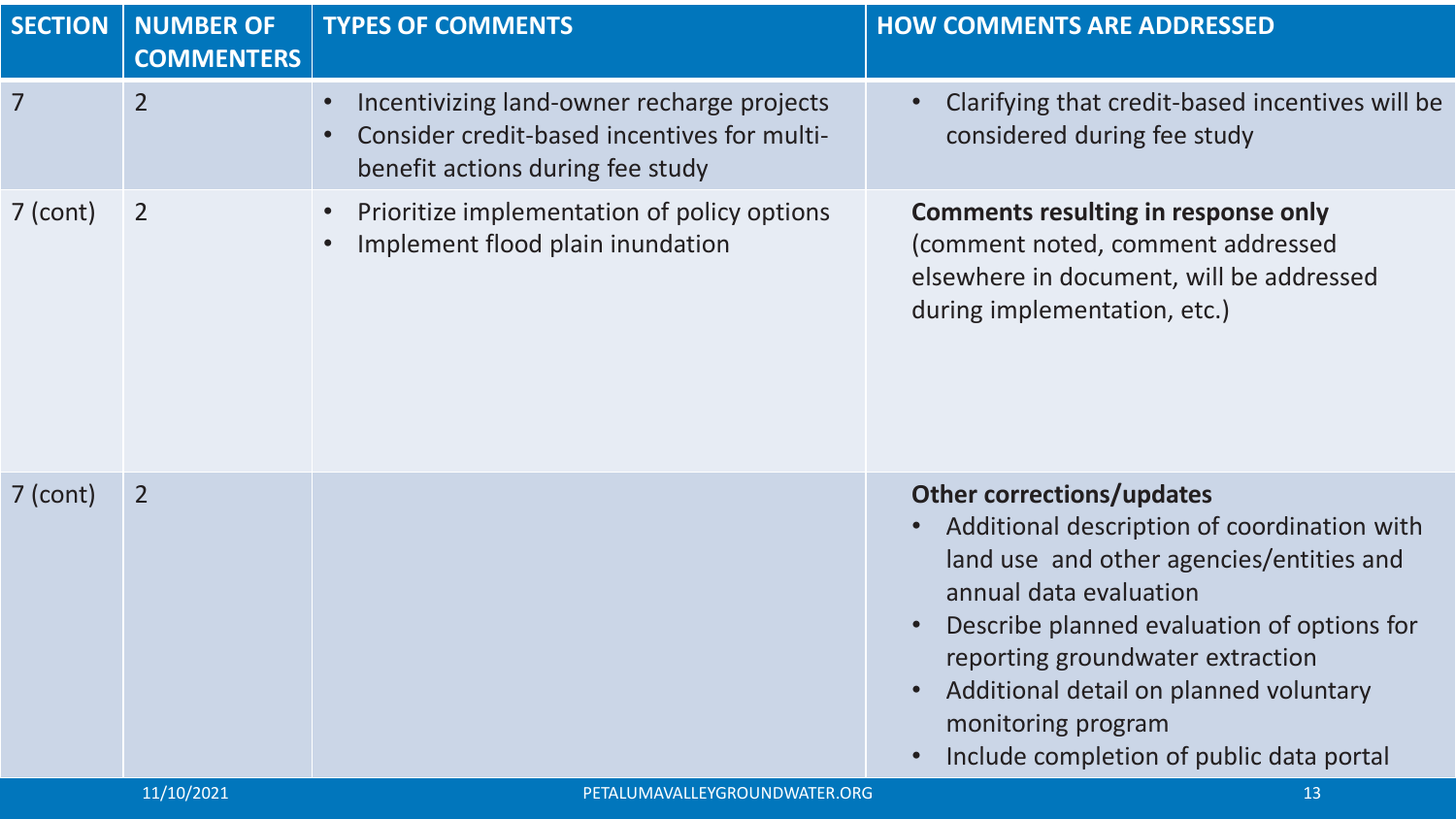# Questions?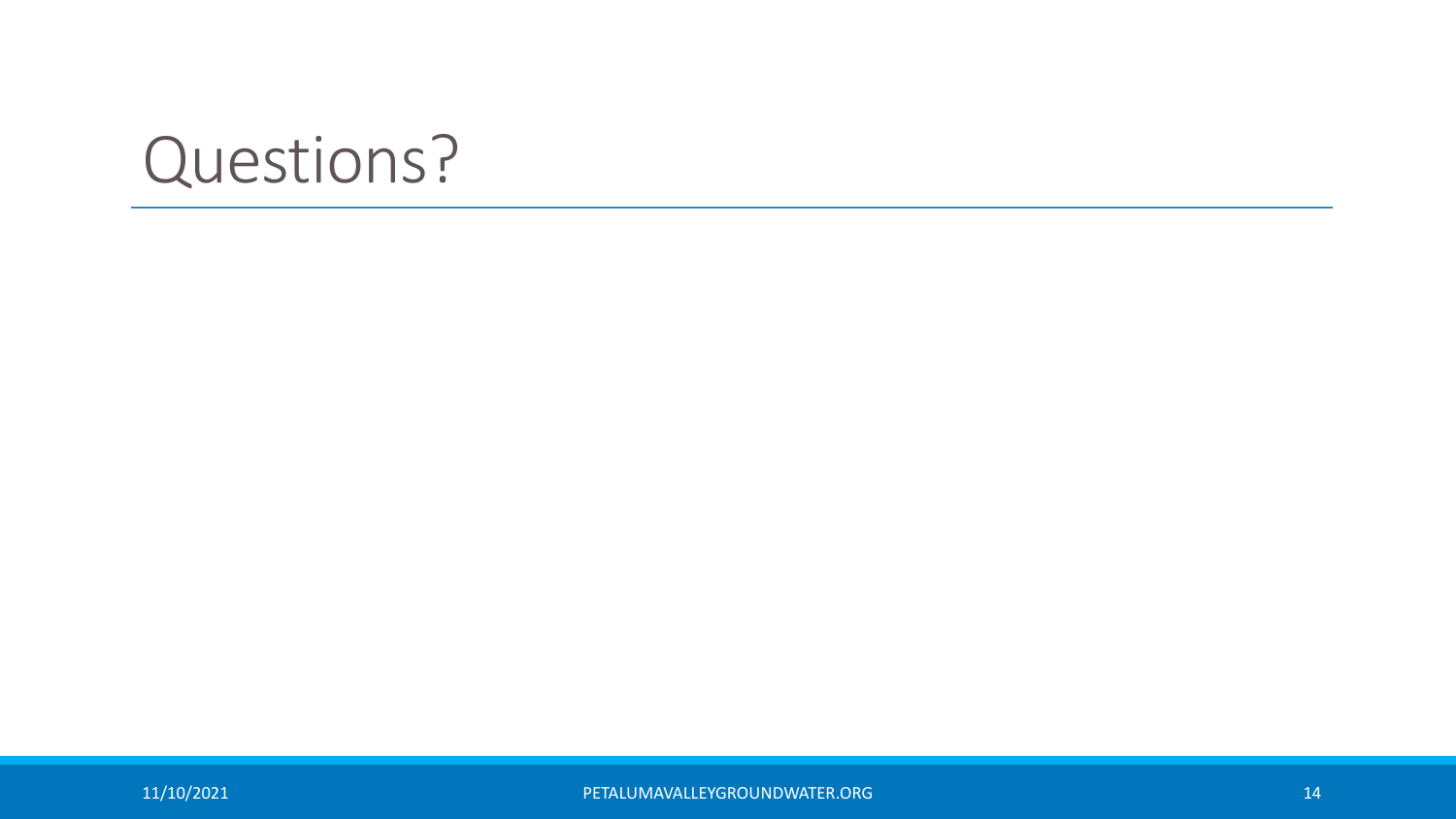Advisory **Committee Overall** Assessment of GSP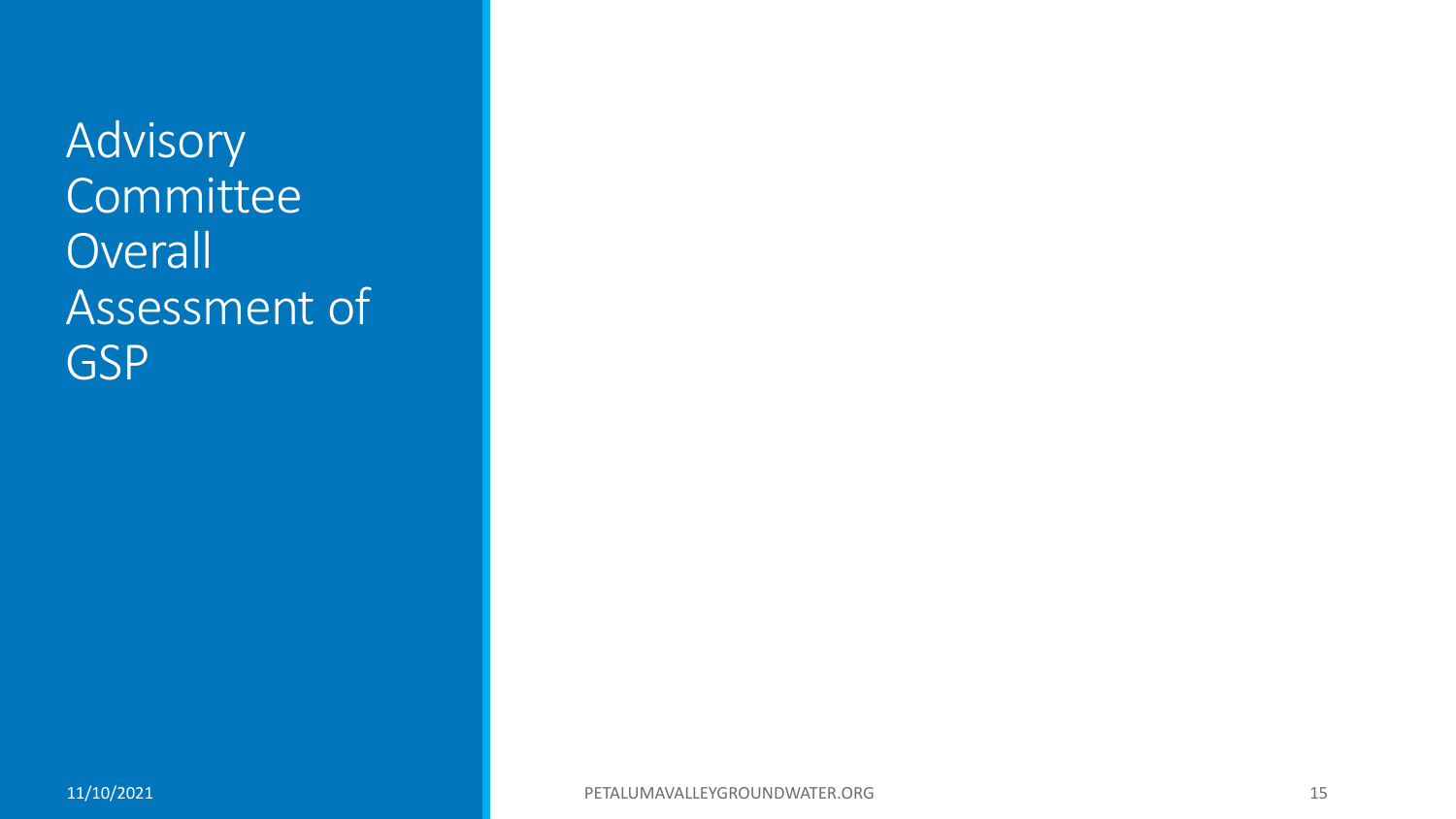#### Post-GSP role of the Advisory **Committee**

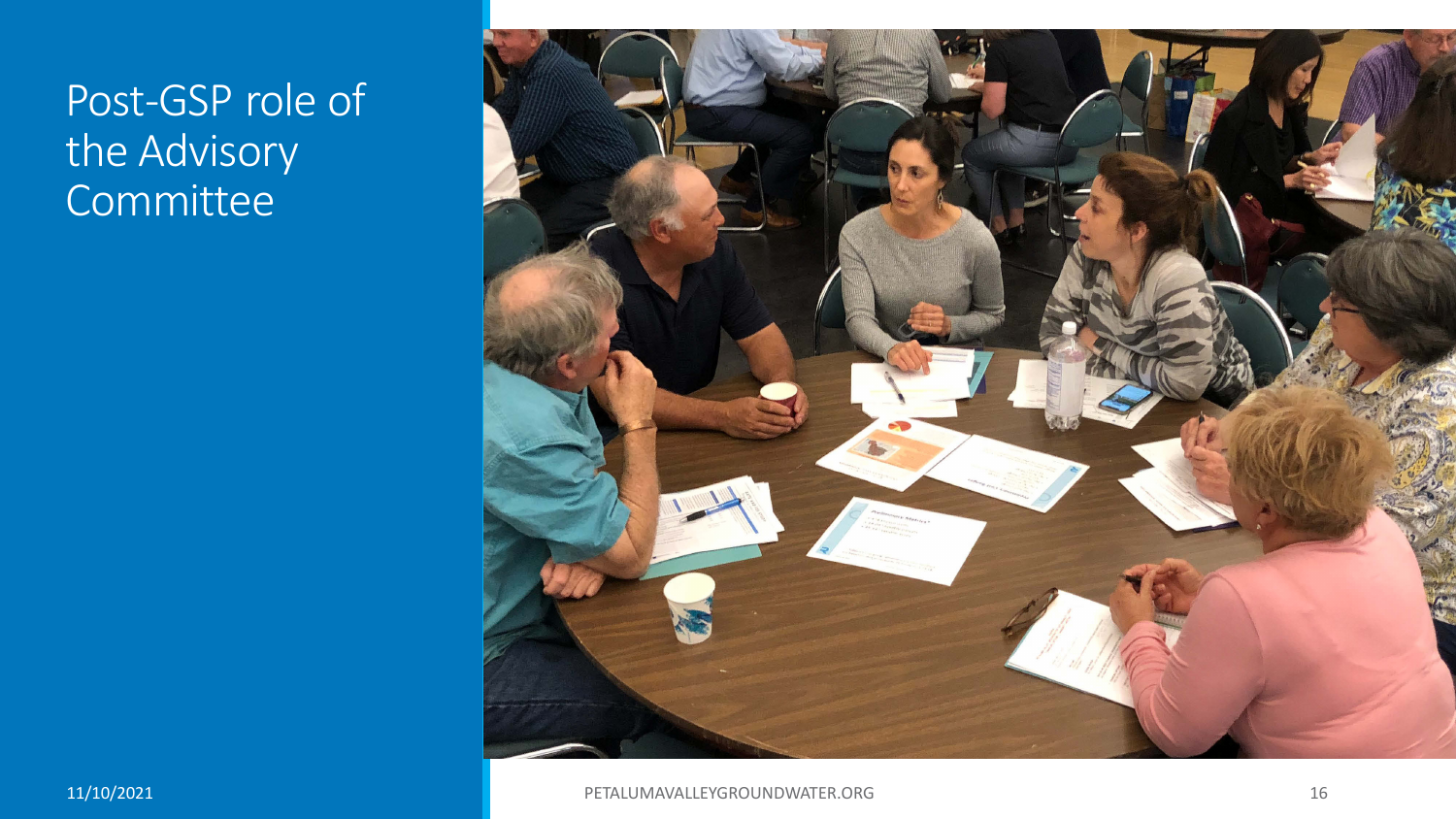| <b>TASK</b>                                         | <b>TECHNICAL INPUT</b>                 | <b>STAKEHOLDER INPUT</b> | <b>TIMING</b>  |
|-----------------------------------------------------|----------------------------------------|--------------------------|----------------|
|                                                     | <b>NEEDED?</b>                         | <b>NEEDED?</b>           |                |
| Fee study                                           |                                        | $\sf X$                  | Jan-June, 2022 |
| <b>Policy Options -- Study</b>                      | X                                      | X                        | 2022-2023      |
| <b>Policy Option -- Implement</b>                   |                                        | $\sf X$                  | 2023-2026      |
| Data gaps: Refinement of monitoring networks        | $\sf X$                                | X                        | 2022-2026      |
| <b>Water-Use Efficiency/Alternate Water Sources</b> | X                                      | $\sf X$                  | 2022           |
| <b>Project: Assessment of tools</b>                 |                                        |                          |                |
| <b>Water-Use Efficiency/Alternate Water Sources</b> |                                        | X                        | 2023-2025      |
| <b>Project: Implementation</b>                      |                                        |                          |                |
| <b>ASR feasibility study update</b>                 |                                        | $\sf X$                  | 2022-2024      |
| <b>Stormwater Capture/Recharge- Site</b>            |                                        | X                        | 2022-2024      |
| investigations                                      |                                        |                          |                |
| <b>Annual Reports</b>                               | X                                      | $\sf X$                  | 2022-2026      |
| <b>5-year evaluation &amp; Model Updates</b>        | $\sf X$                                | X                        | 2025-2026      |
| <b>Tracking water use?</b>                          |                                        |                          |                |
| <b>TASK</b>                                         | <b>INFORMATION SHARING AND UPDATES</b> |                          | <b>TIMING</b>  |
| <b>City of Petaluma Recycled Water Projects</b>     |                                        |                          | 2022-2026      |
| <b>Farm Plan Coordination</b>                       |                                        |                          | 2022-23        |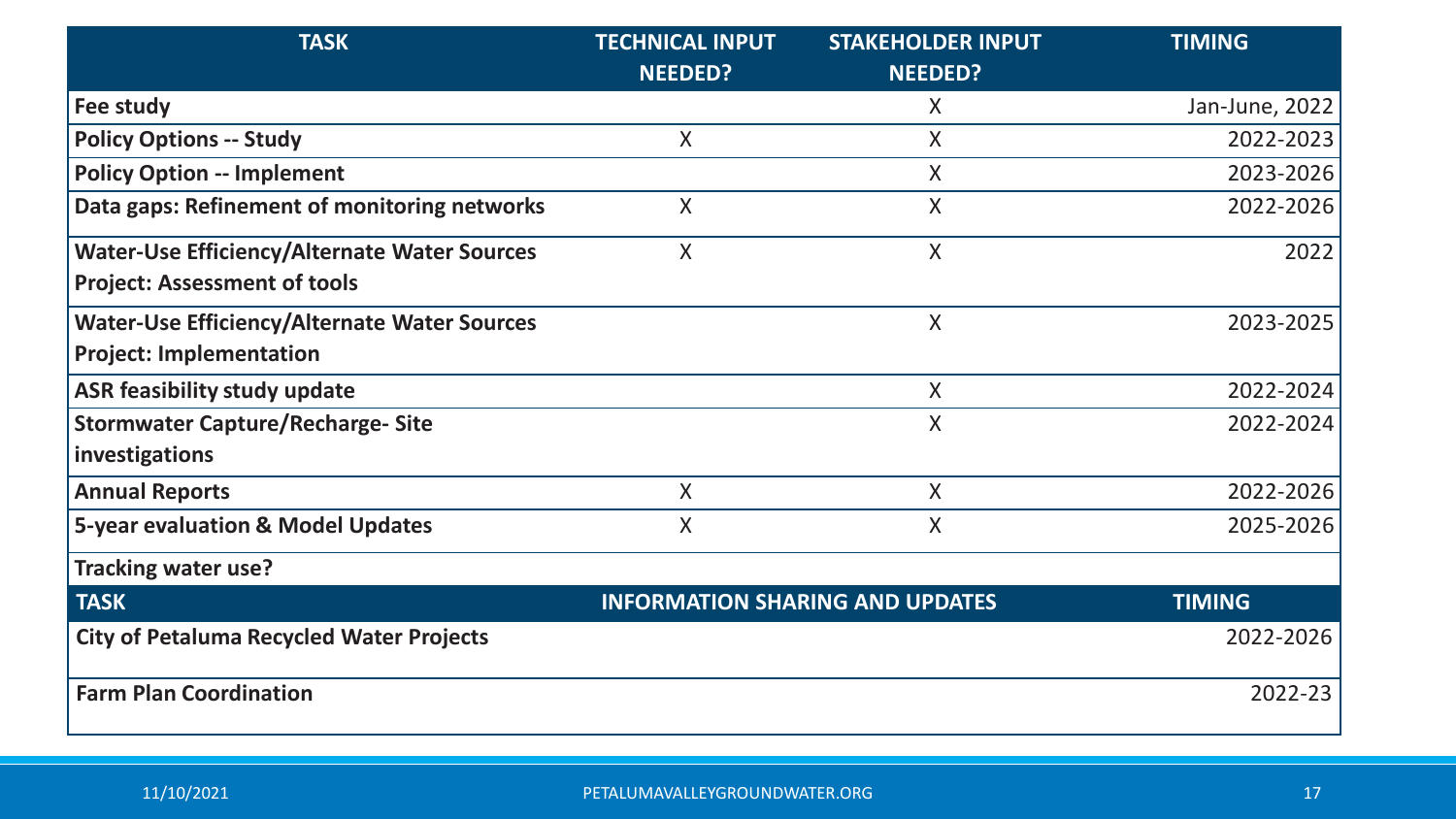| <b>Board Dates &amp; Topics</b>                        | <b>Advisory Committee Dates &amp; Topics</b>     |
|--------------------------------------------------------|--------------------------------------------------|
| <b>January 27 (if needed)</b>                          | January 12                                       |
| Final GSP (placeholder, in case there are<br>$\bullet$ | GSP Implementation: Discussion of policy options |
| any filing issues; needs)                              | Rate/Fee study options                           |
| <b>February 24</b>                                     |                                                  |
| Fee Options                                            |                                                  |
| 2022-23 Draft Budget<br>$\bullet$                      |                                                  |
| March 24                                               | March 9                                          |
| Fee options<br>$\bullet$                               | Draft GSP Annual Report                          |
| FY 2022-23 Budget<br>$\bullet$                         | Fee update<br>$\bullet$                          |
| Draft GSP Annual Report                                | <b>Policy Options</b><br>$\bullet$               |
| <b>April 28</b>                                        |                                                  |
| Draft fee report                                       |                                                  |
| <b>Policy Options</b>                                  |                                                  |
| May 27 (if needed)                                     | <b>May 11</b>                                    |
| Final fee report<br>$\bullet$                          | Fee update                                       |
|                                                        | Policy options                                   |
| June 27                                                |                                                  |
| Final fee report                                       |                                                  |
| Fee adoption                                           |                                                  |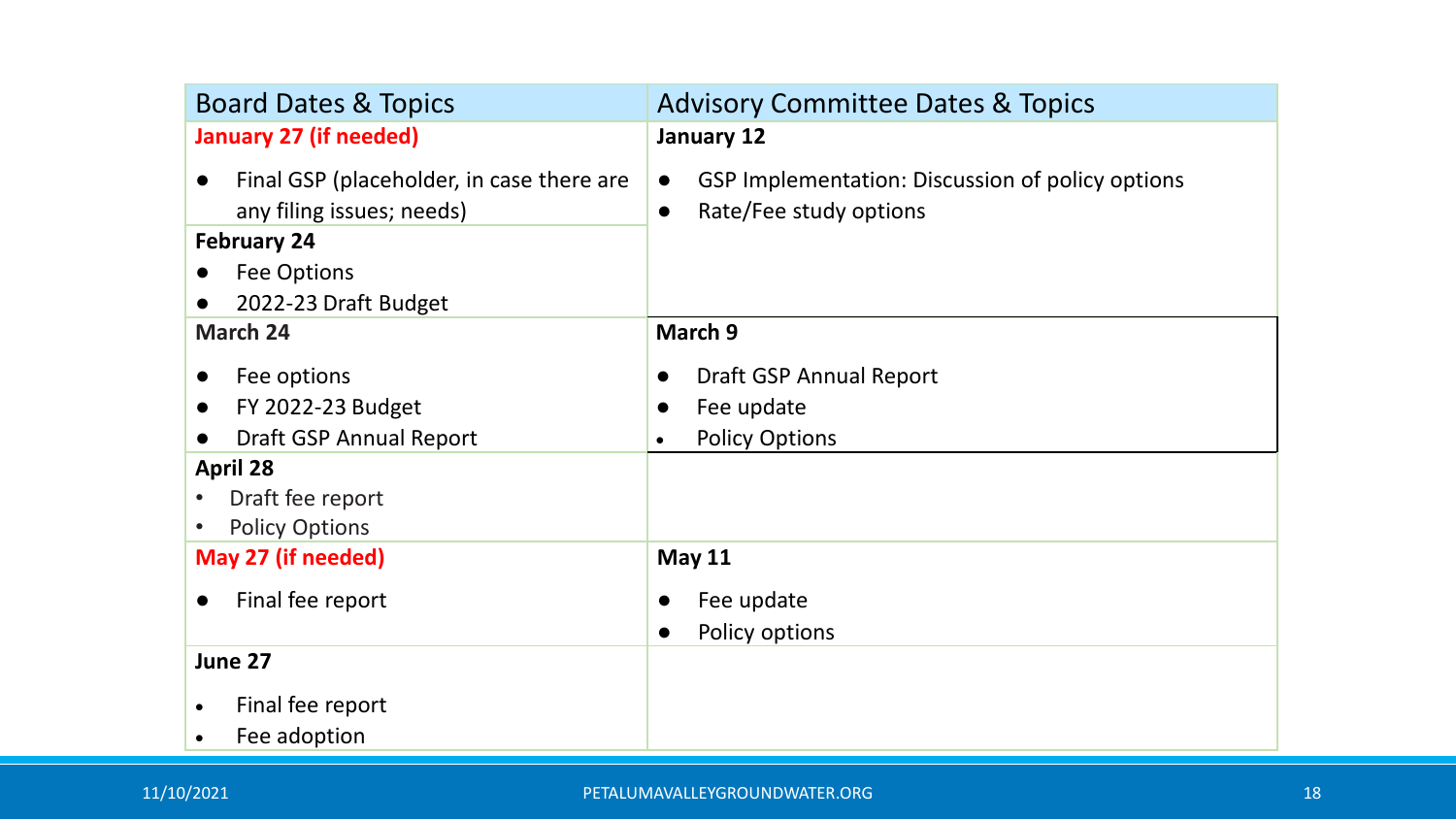|                   |                                                     |           | July 13                           |
|-------------------|-----------------------------------------------------|-----------|-----------------------------------|
|                   |                                                     | $\bullet$ | GSP implementation/policy options |
|                   | <b>August 25</b>                                    |           |                                   |
|                   | GSP Implementation/policy options                   |           |                                   |
|                   | Fee                                                 |           |                                   |
|                   |                                                     |           | September 14                      |
|                   |                                                     | $\bullet$ | GSP implementation/policy options |
| <b>October 27</b> |                                                     |           |                                   |
|                   | GSP implementation/policy options                   |           |                                   |
|                   |                                                     |           | <b>November 9</b>                 |
|                   |                                                     |           | GSP implementation/policy options |
|                   | <b>Community Meetings</b>                           |           |                                   |
| $\bullet$         | Stakeholder Meetings on Fee, March-April, Dates TBD |           |                                   |
| $\bullet$         | Community Meetings on Fee, April-May, Dates TBD     |           |                                   |
|                   | GSP Implementation Update, Fall, Date TBD           |           |                                   |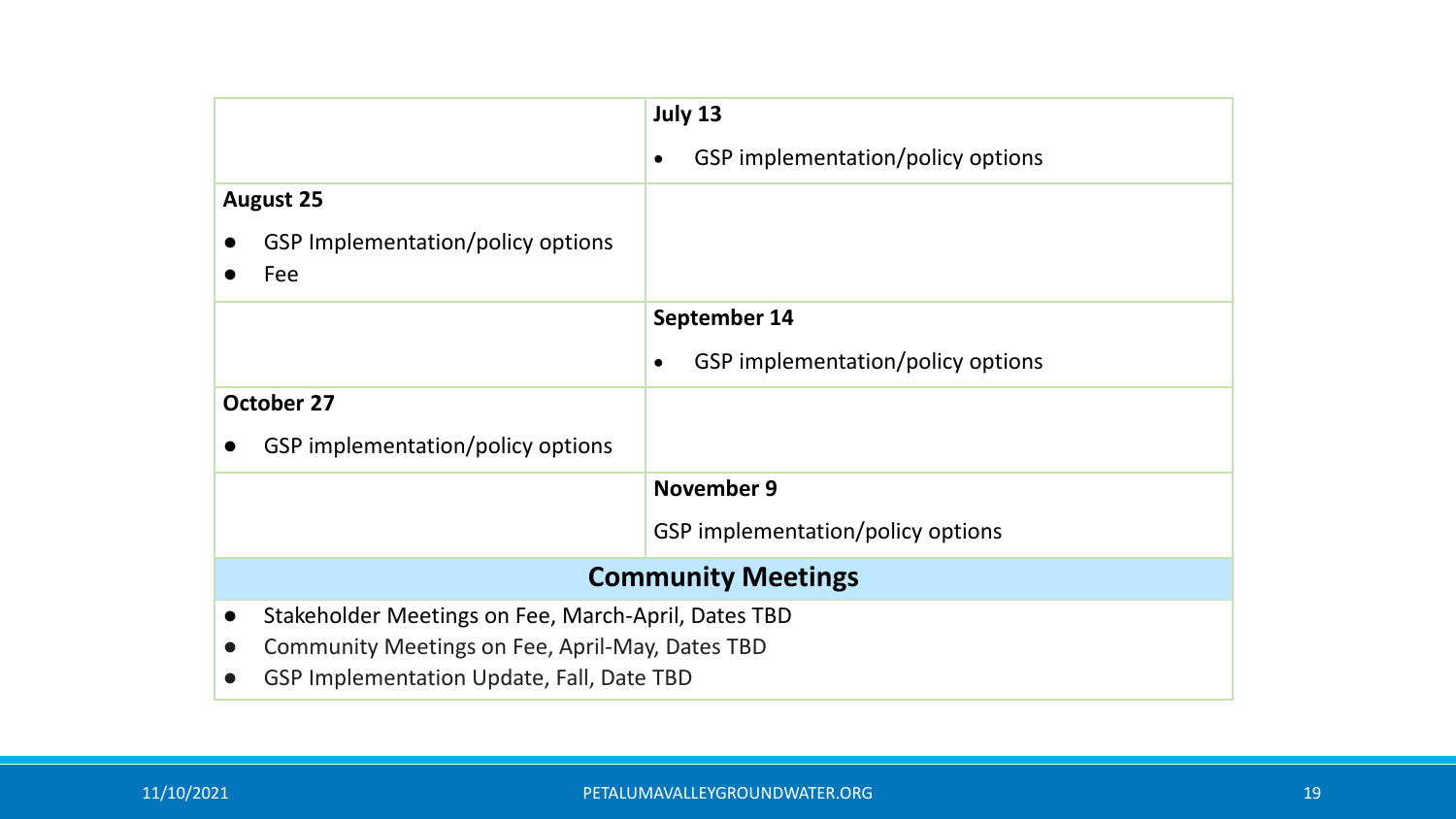# Discussion?